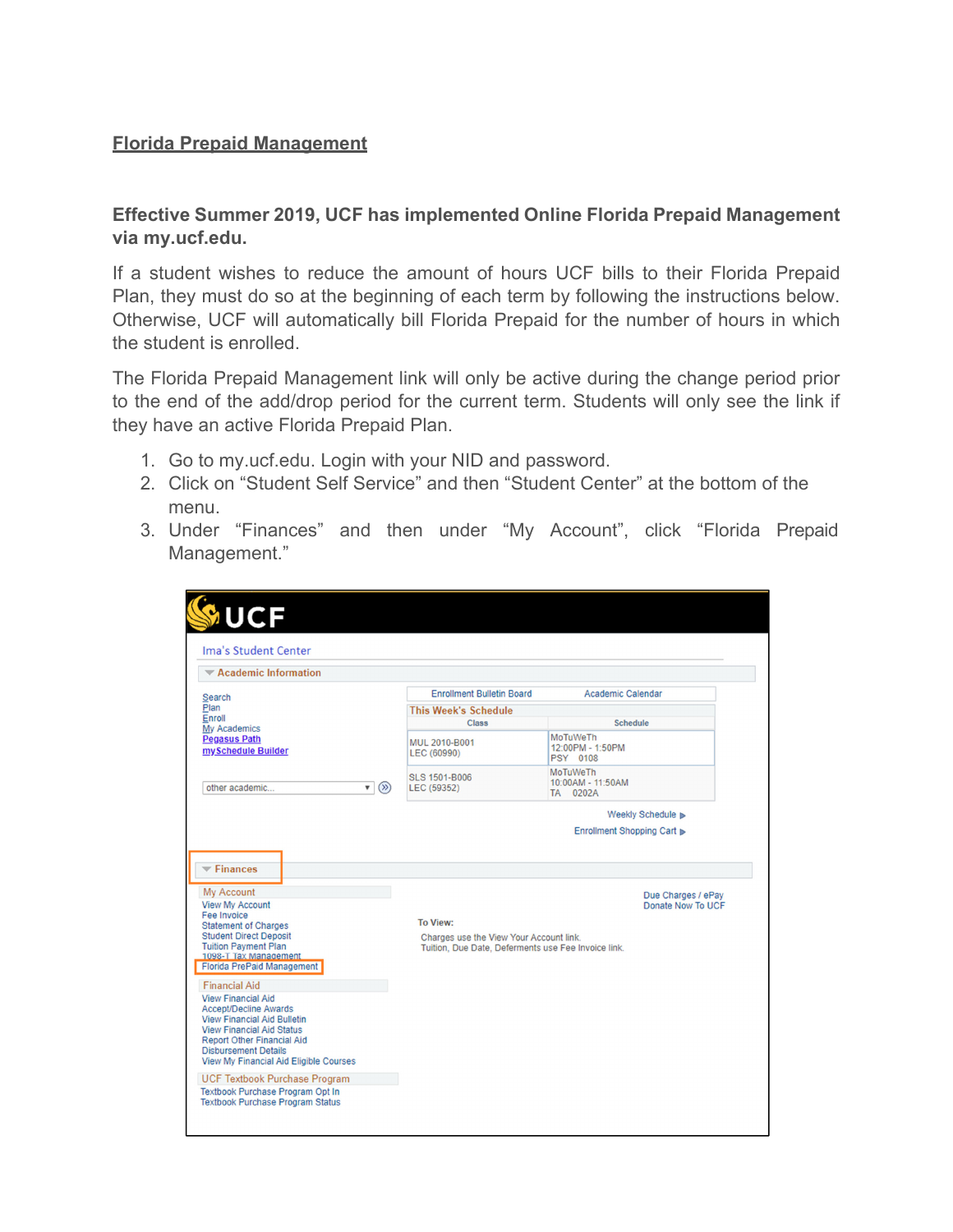4. Select the appropriate number of credit(s) using the drop-down arrow.

| UCF                                                                                      |                                   |                                             |                                    |                      |                 |       |
|------------------------------------------------------------------------------------------|-----------------------------------|---------------------------------------------|------------------------------------|----------------------|-----------------|-------|
|                                                                                          |                                   |                                             |                                    |                      |                 |       |
| <b>Student Acct Maintenance</b>                                                          |                                   |                                             |                                    |                      |                 |       |
|                                                                                          |                                   |                                             |                                    |                      |                 |       |
| Florida Prepaid Account Maintenance                                                      |                                   |                                             |                                    |                      |                 |       |
| Empl ID: 0123456                                                                         | Knight, Ima                       |                                             |                                    |                      |                 |       |
|                                                                                          |                                   |                                             |                                    |                      |                 |       |
| Summer 2019                                                                              |                                   | Last Day to update for this term 08/02/2019 |                                    |                      |                 |       |
|                                                                                          |                                   |                                             |                                    |                      |                 |       |
| If you wish to make a change to your Florida Prepaid billing hours, please update below. |                                   |                                             |                                    |                      |                 |       |
| Contracts by Term                                                                        |                                   |                                             |                                    |                      | Find   View All | First |
|                                                                                          |                                   | <b>Enrolled Hours:</b>                      | 6                                  |                      |                 |       |
|                                                                                          |                                   |                                             |                                    |                      |                 |       |
|                                                                                          | <b>Tuition Hours</b><br>Available | <b>Tuition Hours</b><br>Covered             | I wish to change<br>those hours to | Click here to Update |                 |       |
|                                                                                          | 30                                | $\bf{0}$                                    | $00 \times$                        |                      |                 |       |
|                                                                                          |                                   |                                             |                                    |                      |                 |       |
|                                                                                          |                                   |                                             |                                    |                      |                 |       |
|                                                                                          |                                   |                                             |                                    |                      |                 |       |
|                                                                                          |                                   | <b>Return to Student Center</b>             |                                    |                      |                 |       |

5. Click on "Save" when finished and you will get a confirmation on the screen.

|                          |         | Florida Prepaid Account Maintenance |                                                                                          |                                    |  |  |
|--------------------------|---------|-------------------------------------|------------------------------------------------------------------------------------------|------------------------------------|--|--|
| Empl ID:                 | 0123456 | Knight, Ima                         |                                                                                          |                                    |  |  |
| Summer 2019              |         |                                     | Last Day to update for this term 08/02/2019                                              |                                    |  |  |
|                          |         |                                     | If you wish to make a change to your Florida Prepaid billing hours, please update below. |                                    |  |  |
| <b>Contracts by Term</b> |         |                                     |                                                                                          |                                    |  |  |
|                          |         |                                     | <b>Enrolled Hours:</b>                                                                   | 6                                  |  |  |
|                          |         | <b>Tuilion Hours</b><br>Available   | <b>Tuition Hours</b><br>Covered                                                          | I wish to change<br>those hours to |  |  |
|                          |         | 30                                  | 3                                                                                        |                                    |  |  |